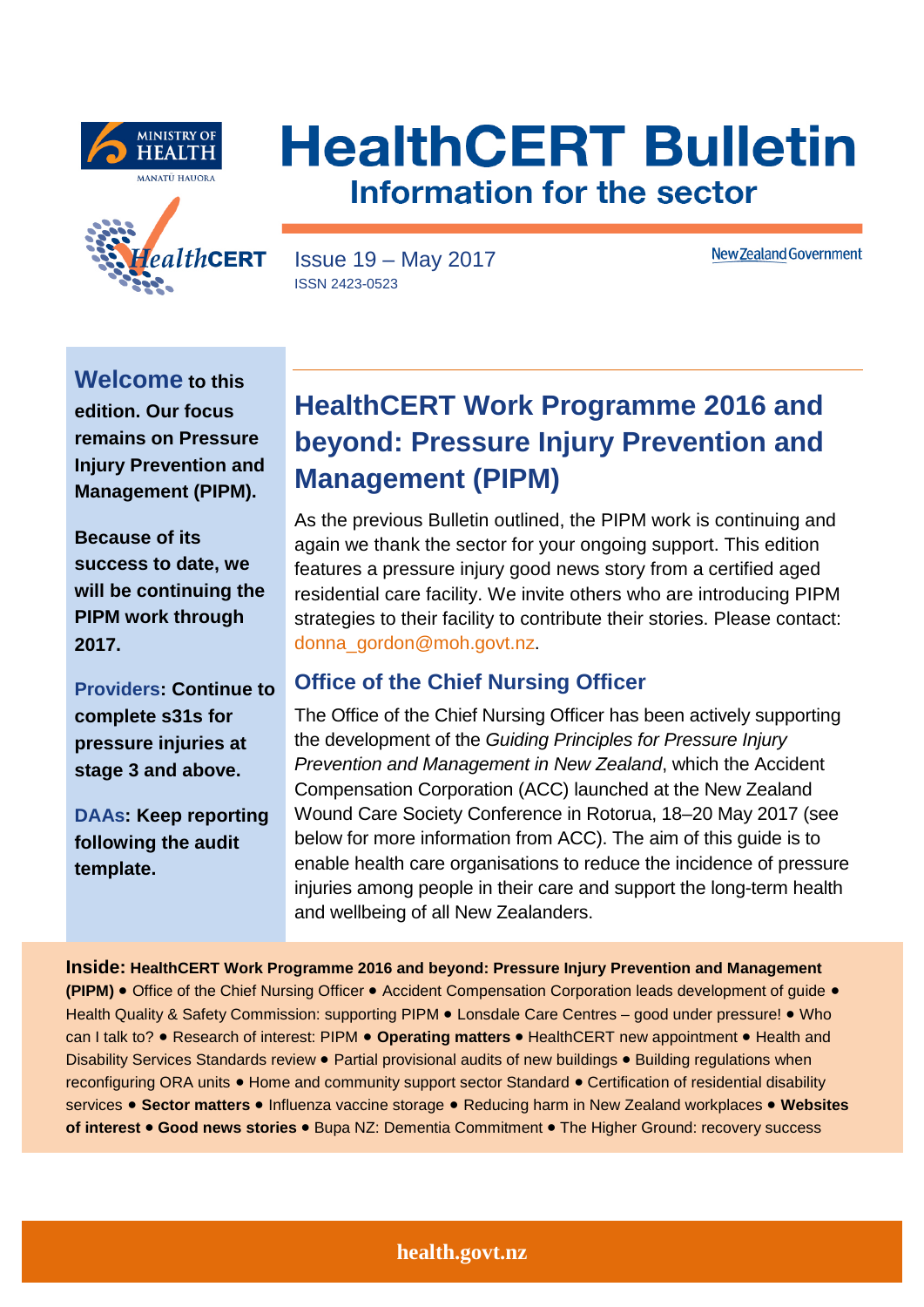Implementing the guiding principles successfully will require an ongoing and shared commitment. The Ministry of Health is one of the three agencies (with ACC and the Health Quality & Safety Commission) involved in the joint agency work to prevent and manage pressure injuries. We will continue to work with our partners and the sector to implement evidence-based preventative care, improve clinical systems and strengthen reporting and surveillance.

For the Office of the Chief Nursing Officer, this means working across the Ministry and with other agencies and sector leaders to identify and act on opportunities for prevention. For example, it will make the most of opportunities to raise awareness as the Healthy Ageing Strategy is implemented. It will also work with funders, providers, educators and clinical leaders to improve clinical documentation, risk assessment and management of care, enable training and make best use of data.

As the guidance document states, for pressure injury prevention to be effective, all members of the health care team need to be involved across the health and disability sector. They also need to work in partnership with those who use health and disability services and their family and whānau. The Office of the Chief Nursing Officer looks forward to ongoing work with colleagues throughout the sector to help make this happen.

### **Accident Compensation Corporation leads development of guide**

As you know, ACC resourced an Expert Reference Panel to develop the *Guiding Principles for Pressure Injury Prevention in New Zealand*. At the heart of this now completed document are six principles of best practice that apply to all health care settings, including hospitals, hospices, residential care facilities, primary health care settings and home care services. These principles are: people first; leadership; education and training; assessment; care planning and implementation; and collaboration and continuity of care.

The guide is a foundation document for pressure injury prevention and management in New Zealand and has been developed to support local experience while enabling a nationally consistent approach to PIPM.

ACC will be sending a copy of the guide to all providers before the end of May. You can go to [www.acc.co.nz/treatmentsafety](http://scanmail.trustwave.com/?c=5305&d=1NiU2c9rOs7wKhI0NKnFSQUdVX98H2eV1jLqgPY_MQ&u=http%3a%2f%2fwww%2eacc%2eco%2enz%2ftreatmentsafety) for a PDF version.

To find out more information, please contact ACC's Treatment Injury Prevention team at: [pressureinjuryprevention@acc.co.nz.](mailto:pressureinjuryprevention@acc.co.nz)

## **Health Quality & Safety Commission: supporting PIPM**

The Health Quality & Safety Commission (the Commission) is leading two areas of work within the joint-agency PIPM Work Programme:

- 1. measuring pressure injury prevalence
- 2. supporting consumer co-design projects and health literacy.

#### **Measuring the prevalence of pressure injuries**

In early 2016/17 the Commission formed an expert advisory group to help develop a practical approach for district health boards (DHBs) to measure the prevalence of pressure injuries (PI). The aim was to gain robust data that the sector could use both locally to develop quality improvement activities and nationally to measure and report on PI prevalence. The final report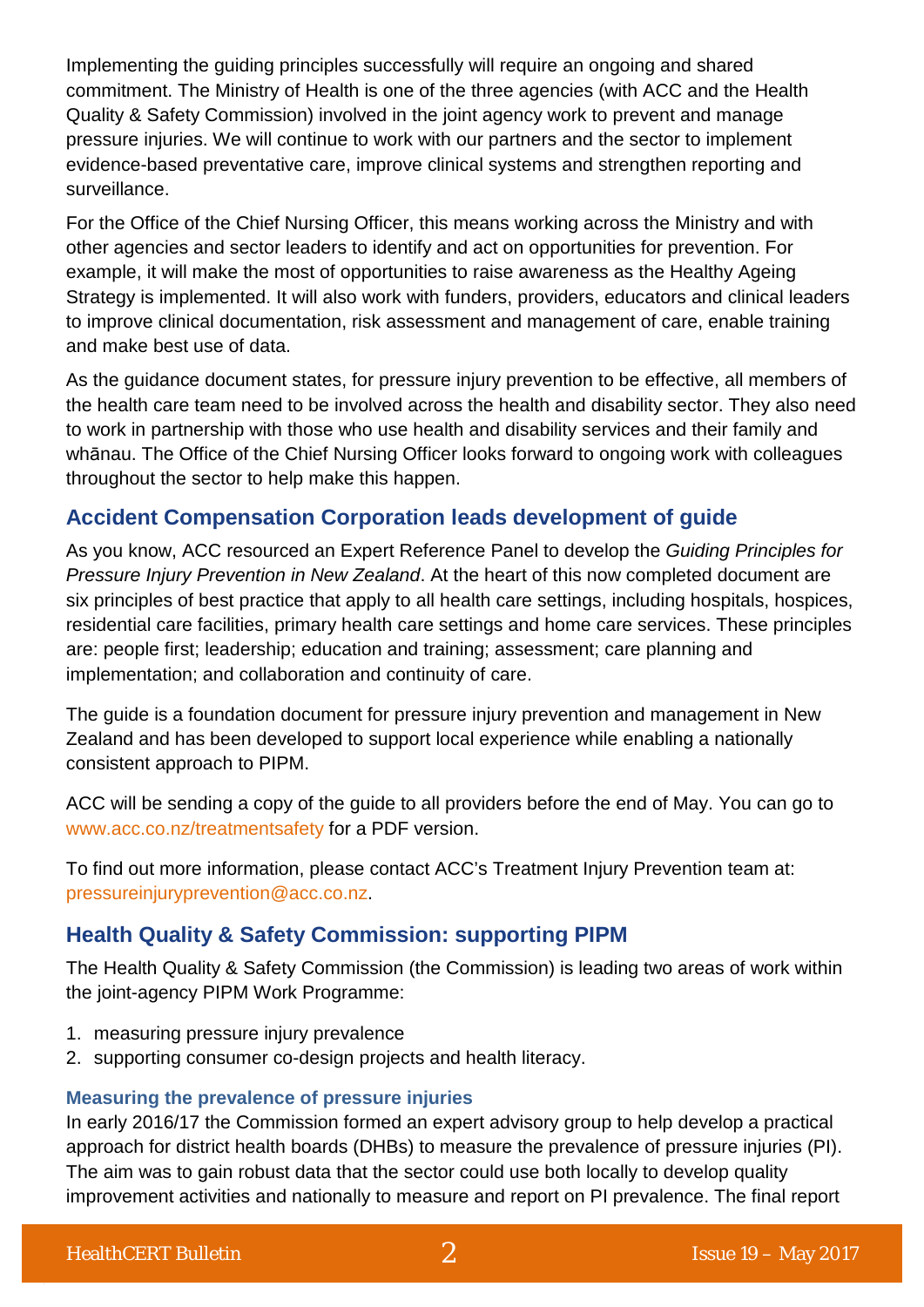from this work, *Developing a National Approach to the Measurement and Reporting of Pressure Injuries*, was published in October 2016. You can access it at the Commission's website [\(www.hqsc.govt.nz/our-programmes/other-topics/publications-and-resources/publication/2658\)](http://www.hqsc.govt.nz/our-programmes/other-topics/publications-and-resources/publication/2658).

The report's preferred method for measuring and reporting data is to conduct monthly random sampling with a minimum sample size of five patients per ward or unit (who each have full skin checks). The expert group considers this method is adequate for keeping the focus on quality improvement and providing enough data to evaluate the effectiveness of quality improvement initiatives.

Since publishing the report, the Commission has been working with four DHBs to test the proposed approach. The four DHBs – Waikato, Whanganui, Capital & Coast and Southern – are piloting the methodology during 2017.

From this work the Commission will publish a 'how to' guide to go alongside the methodology in 2017/18. This guide will provide information from the pilot sites on subjects such as the approach, timeframes, governance, data collection and reporting methods, and lessons learnt. This information will help other DHBs wanting to undertake PI quality improvement projects to learn from and connect with the pilot sites. The guide will also support DHBs if the Commission introduces PI process and outcome quality and safety markers for quarterly public reporting in the future.

#### **Supporting consumer co-design projects and health literacy**

To begin its second PIPM workstream, the Commission is developing a set of consumer stories aimed at raising awareness of PIPM and engaging hearts and minds with the need to focus on it. It will then use these stories to inform consumer co-design projects with a few willing DHBs and to produce consumer-focused resources, if appropriate, in 2017/18. The five consumer stories the Commission is developing tell of:

- 1. a community-acquired PI in a spina bifida patient, which the patient recovered from
- 2. a DHB-acquired PI in a cancer patient, which the patient recovered from
- 3. a PI acquired in an aged residential care facility by a resident with dementia, which the resident died from
- 4. a DHB-acquired PI in a maternity patient, which the patient recovered from
- 5. a PI acquired in an aged residential care facility by a hospital-level care resident, which the resident died from.

The Commission intends to publish the stories in late 2016/17 or early 2017/18.

#### **Lonsdale Care Centres – good under pressure!**

Lonsdale operates two aged residential care facilities in Foxton and Foxton Beach, which offer the full range of care from day care through to rest home, dementia and hospital services. Its setting is rural and small town New Zealand, with all the challenges that usually brings.

Hard on the heels of a successful programme to reduce the number of falls through knowing and controlling the causes of falls that were within its control, Lonsdale turned its attention to pressure injury. It's not that the facilities had that many pressure injuries – rather, Lonsdale believes that the pain and harm pressure injuries cause are preventable and that creates an ethical obligation to do something about it.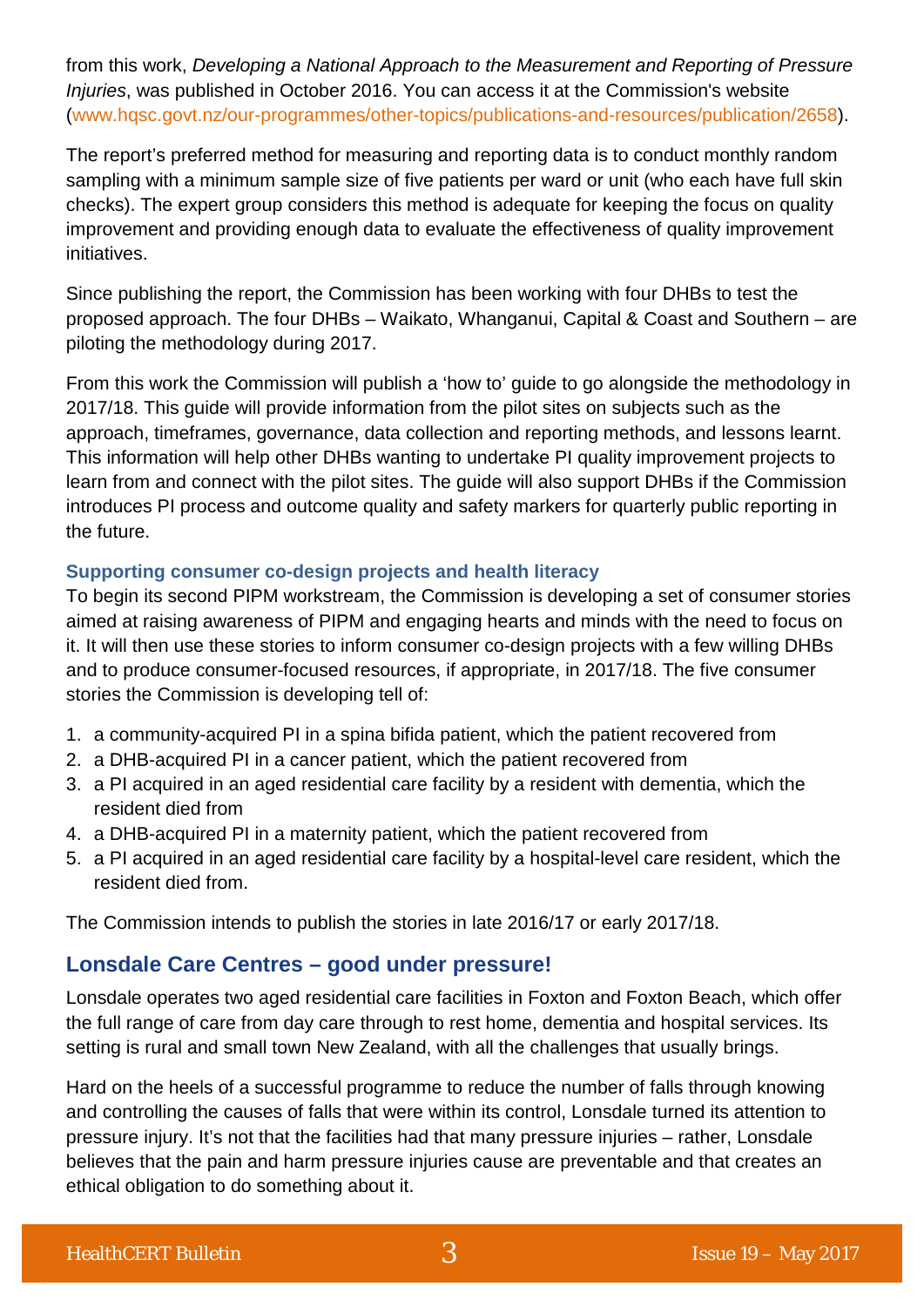The Lonsdale team began by looking back over a year at the incident forms on pressure injury. They compared those with the risk assessments – was a current pressure risk assessment in place? Was it accurate? What they discovered was that the older the risk assessment, the greater the risk that something had changed to increase the risk for that resident. As a result, Lonsdale adjusted its policy on risk assessment to make it easier to check that staff were completing the assessments regularly.

The team also began to question whether everyone working with the residents understood the risk factors of pressure injury. To address this they began an education campaign that brought pressure injury risk to the front of the thinking of all staff. Every staff meeting had a component of education around risk factors – what to look out for and how to reduce risk for individual residents. The monthly staff newsletter (*Teamtalk*) has a strong educational focus, and it too became a vehicle to preach pressure injury prevention. The reasoning behind the approach was that if everyone understands how and why the injuries occur, they are more likely to be proactive in preventing them.

One of the more useful techniques came from recognising that health care assistants know about skin. As the people who work most closely with residents, they know residents' skin better than anyone else. Using real case studies from day-to-day work at the facilities, staff collectively analysed the risk factors at staff meetings and shared ideas about how to reduce the risk. If a pressure injury did occur, they analysed it as a team from the starting point that every pressure injury is preventable. Staff would review the risk assessment and look at excerpts from the notes, asking, 'What was the root cause or causes? What did we miss?' They are good at this kind of critical thinking because they practise it regularly.

Another lesson from this initiative was to celebrate success – when staff notice and act on the slight reddening of skin so that it doesn't become an injury. Such success can come simply from a health care assistant asking a registered nurse to check a resident's skin.

The elimination of injuries didn't happen overnight, but it has happened. Lonsdale's pressure injury count in most months is zero – and staff act quickly to resolve potential issues before they become injuries. Credit for this success goes to the skill of the registered nurses and health care assistants in knowing the risk factors and taking personal responsibility for managing them. Education and attention to detail are the key.

## **Who can I talk to?**

If you have any queries or concerns about PIPM or just want to discuss this work programme, please feel free to contact Donna Gordon by phoning (04) 496 2429 or emailing [donna\\_gordon@moh.govt.nz.](mailto:donna_gordon@moh.govt.nz)

### **Research of interest: PIPM**

Because of HealthCERT's ongoing focus on pressure injury through our PIPM Work Programme, we continue to focus on this topic for our research of interest. The resources below may be of interest to your service.

Bluestein D, Javaheri A. 2008. Pressure ulcers: prevention, evaluation, and management. *American Family Physician* 78(10): 1186–94. URL: [www.aafp.org/afp/2008/1115/p1186.html](http://www.aafp.org/afp/2008/1115/p1186.html) (accessed 18 May 2017).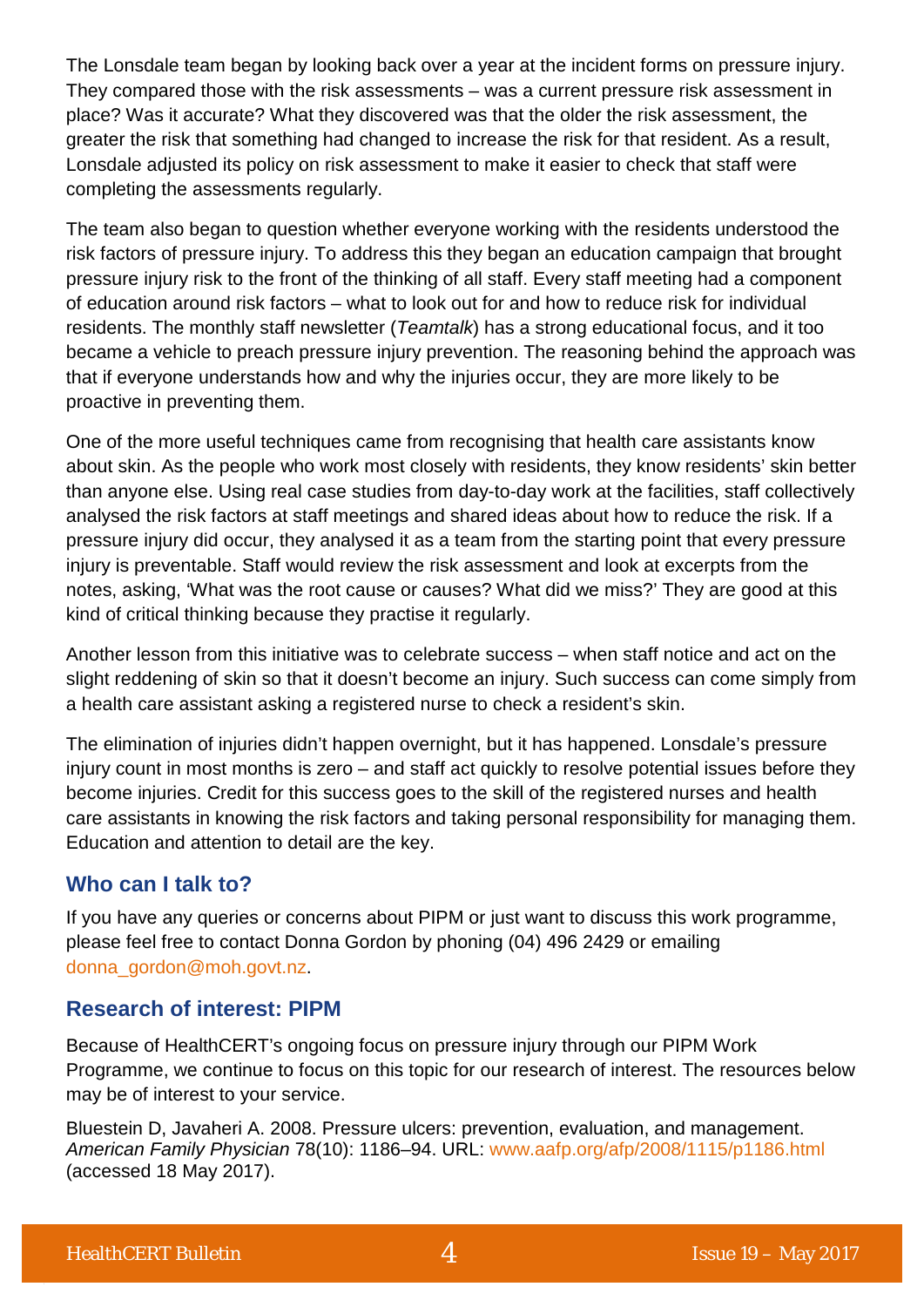Bodavula P, Liang S, Wu J, et al. 2015. Pressure ulcer-related pelvic osteomyelitis: a neglected disease? *Open Forum Infectious Diseases* 2(3): ofv112. URL: [www.ncbi.nlm.nih.gov/pmc/articles/pmid/26322317](https://www.ncbi.nlm.nih.gov/pmc/articles/pmid/26322317/) (accessed 18 May 2017).

Braga IA, Brito CS, Filho AD, et al. 2017. Pressure ulcer as a reservoir of multiresistant Gramnegative bacilli: risk factors for colonization and development of bacteremia. *Brazilian Journal of Infectious Diseases* 21(2): 171–5. URL:

[www.sciencedirect.com/science/article/pii/S1413867016305876](http://www.sciencedirect.com/science/article/pii/S1413867016305876) (accessed 18 May 2017).

Briggs M, Collinson M, Wilson L, et al. 2013. The prevalence of pain at pressure areas and pressure ulcers in hospitalised patients. *BMC Nursing* 12(1): 19. URL: [www.ncbi.nlm.nih.gov/pmc/articles/PMC3765382](https://www.ncbi.nlm.nih.gov/pmc/articles/PMC3765382/) (accessed 18 May 2017).

Chou CY, Huang ZY, Chiao HY, et al. 2015. Squamous cell carcinoma arising from a recurrent ischial pressure ulcer: a case report. *Ostomy Wound Management* 61(2): 48–50. URL: [www.o](http://www.o-wm.com/article/squamous-cell-carcinoma-arising-recurrent-ischial-pressure-ulcer-case-report)[wm.com/article/squamous-cell-carcinoma-arising-recurrent-ischial-pressure-ulcer-case-report](http://www.o-wm.com/article/squamous-cell-carcinoma-arising-recurrent-ischial-pressure-ulcer-case-report) (accessed 18 May 2017).

Girouard K, Harrison M, VanDenKerkof E. 2008. The symptom of pain with pressure ulcers: a review of the literature. *Ostomy Wound Management* 54(5): 30–40, 42. URL: [www.o](http://www.o-wm.com/content/the-symptom-pain-with-pressure-ulcers-a-review-literature)[wm.com/content/the-symptom-pain-with-pressure-ulcers-a-review-literature](http://www.o-wm.com/content/the-symptom-pain-with-pressure-ulcers-a-review-literature) (accessed 18 May 2017).

Norman G, Dumville J, Moore Z, et al. 2016. Antibiotics and antiseptics for pressure ulcers. *Cochrane Database of Systematic Reviews* (4). URL: <http://onlinelibrary.wiley.com/doi/10.1002/14651858.CD011586.pub2/full> (accessed 18 May 2017).

Takahashi PY, Cha SS, Kiemele LJ. 2008. Six-month mortality risks in long-term care residents with chronic ulcers. *International Wound Journal* 5(5): 625–31. URL: [www.ncbi.nlm.nih.gov/pmc/articles/PMC3914202](https://www.ncbi.nlm.nih.gov/pmc/articles/PMC3914202/) (accessed 18 May 2017).

# **Operating matters**

### **HealthCERT new appointment**

HealthCERT welcomes Coral Tombleson to the team. Coral is a registered nurse who has come from the home and community sector. Coral will be working three days per week.

### **Health and Disability Services Standards review**

Section 24 of the Health and Disability Services (Safety) Act 2001 (the Act) requires a review of the service standards at least once every four years. For our certified overnight health services, this means the Health and Disability Services Standards. The purpose of the review is to assess whether these existing standards should continue unamended, be amended or be replaced.

As the standards were last revised in 2013, a review is to begin this year. We will keep you informed of the review process and welcome your feedback on the standards.

### **Partial provisional audits of new buildings**

Where a new premise is involved in a partial provisional audit, the timing of the audit steps must allow for an assessment of the new building as close to the completion of the build as possible.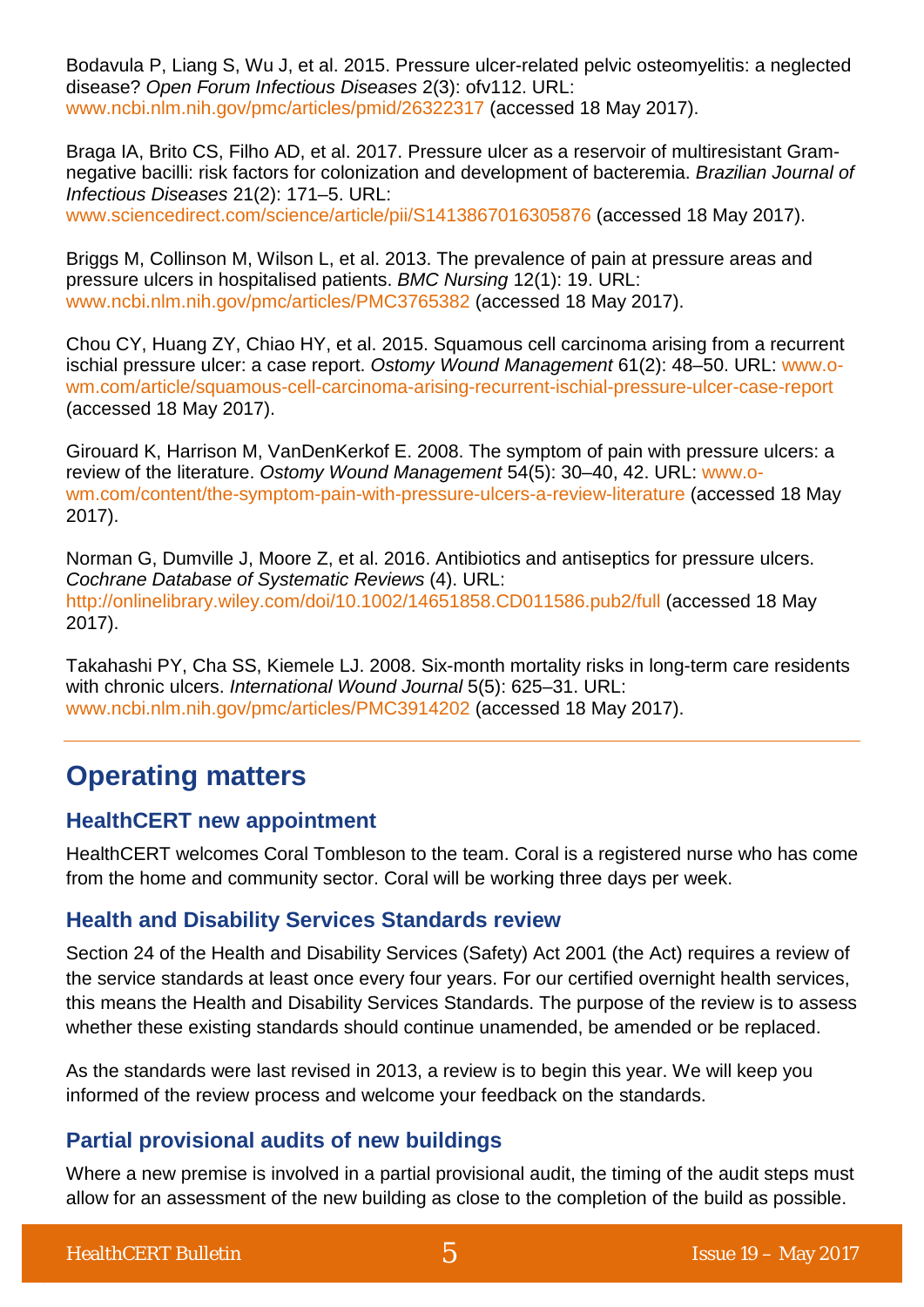By visiting the building when it is completed or almost complete, the auditors can accurately assess whether the provider is sufficiently prepared to deliver the new or reconfigured service in the new building and support a planned occupancy.

Providers should arrange the partial provisional audit when most of the work has been completed. The DHB may delay the audit if the construction is still substantially incomplete.

# **Building regulations when reconfiguring ORA units**

A certified provider with Occupational Right Agreement (ORA) units may request a reconfiguration to provide rest home or hospital-level services in the units. However, such a 'change in use' of parts of a facility may mean that the provider no longer meets the New Zealand Fire Service requirements and so does not have approval for its fire evacuation plan.

If this change of use has happened since the building warrant of fitness (BWOF) was issued, that BWOF will not show that the local authority has acknowledged the 'change of use' and either granted an exemption or indicated the possible need for a new BWOF to be issued.

In such cases, therefore, the provider needs to ensure that the local authority has assessed the pre-existing BWOF and has granted an exemption until a new BWOF is issued. During a partial provisional audit, auditors then check that a current BWOF is in place and that a fire evacuation scheme has been approved before the provider can use the apartments/studios for hospital or rest home levels of service.

Providers must comply with legislation (HDSS 1.4.2). Legislation relevant to reconfiguring ORA units includes the Building Act 2004 and the requirements of regulation 3 of the Building Regulations 2002 (that is, the Building Code in Schedule 1).

By checking the BWOF, including the change of use, auditors also promote the purpose of the Health and Disability Services (Safety) Act 2001. As stated in section 3, the purpose of this Act is to:

- (a) promote the safe provision of health and disability services to the public; and
- (b) enable the establishment of consistent and reasonable standards for providing health and disability services to the public safely; (c) encourage providers of health and disability services to take responsibility for providing those services to the public safely; and
- (c) encourage providers of health and disability services to the public to improve continuously the quality of those services …

## **Home and community support sector Standard**

A new edition of *Auditing Requirements: Home and community support sector Standard (NZS 8158:2012)*, a handbook that guides audits of home and community providers, is now available on the Ministry of Health's website. This is the first substantive review since the document was written in 2012.

If you wish to discuss any of the changes, please contact either Donna Gordon [\(donna\\_gordon@moh.govt.nz\)](mailto:donna_gordon@moh.govt.nz) or Rosie De Gregorio [\(rosie\\_degregorio@moh.govt.nz\)](mailto:rosie_degregorio@moh.govt.nz).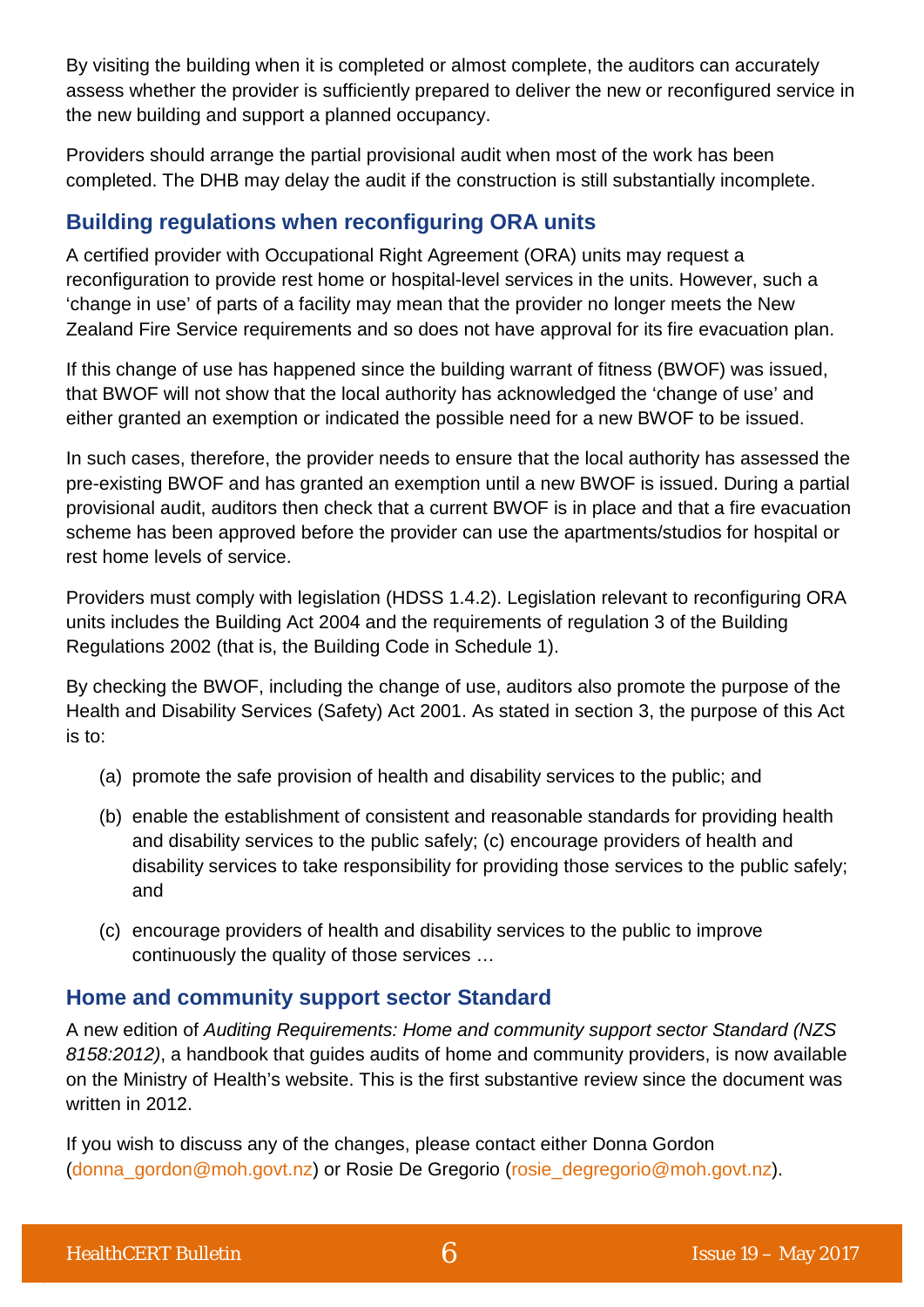## **Certification of residential disability services**

The Health and Disability Services (Safety) Act 2001 indicates that a provider is to be certified for residential disability services when they are contracted for, and provide services for five or more residents. The certification types are: residential disability – physical, intellectual, sensory and psychiatric. The Ministry of Health's Disability Support Services generally contracts for residential disability – physical, intellectual and/or sensory services; the Accident Compensation Corporation generally funds residential disability – physical services; and district health boards generally contract for residential disability – psychiatric services.

These certification requirements also apply to aged residential care providers that may hold contracts with the agencies above and have five or more residents at their facility. Please contact HealthCERT if you wish to further discuss these requirements.

# **Sector matters**

#### **Influenza vaccine storage**

The Ministry of Health's Immunisation Team recently learnt that some aged residential care facilities may be holding influenza vaccines in their refrigerators. These facilities may not be aware that they must meet the National Standards for Vaccine Storage and Transportation for Immunisation Providers 2017 (the Standards).

Influenza vaccines, like all vaccines, are prescription medicines and can only be administered by a registered nurse when there is a valid prescription or standing order, or if the registered nurse is also an authorised vaccinator working on an approved immunisation programme. You will find information on the authorisation and local programme process in appendix 4 of the *Immunisation Handbook 2014* [\(www.health.govt.nz/publication/immunisation-handbook-2014-](http://www.health.govt.nz/publication/immunisation-handbook-2014-3rd-edn) [3rd-edn\)](http://www.health.govt.nz/publication/immunisation-handbook-2014-3rd-edn).

All vaccines must be stored between +2˚C and +8˚C at all times (this is part of the cold chain). Because vaccines are delicate, they can become less effective or completely ineffective when exposed to temperatures outside this range. All immunisation providers, which includes aged residential care facilities that are storing influenza vaccine to administer to residents or staff, must go through a process of Cold Chain Accreditation (CCA). CCA is an assessment tool used by a trained assessor to ensure that the provider's cold chain management practices and process meet the required standards. This should be undertaken prior to the storage of any vaccines.

Equipment that providers must have include a:

- pharmaceutical refrigerator (domestic refrigerators are not acceptable)
- digital minimum/maximum thermometer (the minimum and maximum temperature must be recorded every day the facility is open)
- temperature data logger (this is required to be downloaded at least weekly and in response to any daily minimum/maximum temperature that is recorded outside the +2˚C to +8˚C range)
- chilly bin, insulation material, ice packs and monitoring equipment to use if power or equipment failure occurs.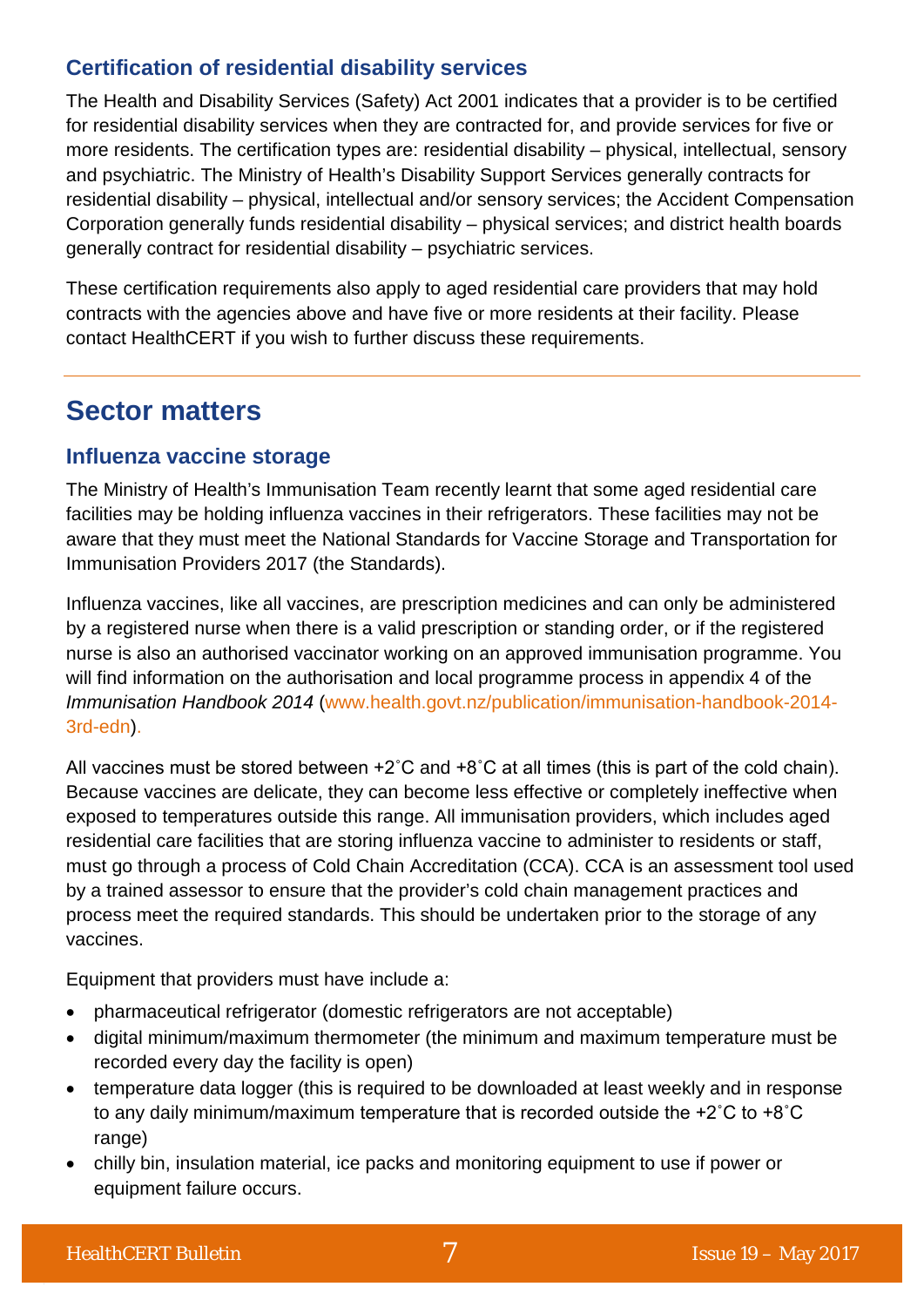Each facility must also have an up-to-date policy on cold chain management.

To read the Standards, which contain more detailed information on the equipment and monitoring requirements, go to the Ministry of Health's website [\(www.health.govt.nz/publication/national-standards-vaccine-storage-and-transportation](http://www.health.govt.nz/publication/national-standards-vaccine-storage-and-transportation-immunisation-providers-2017)[immunisation-providers-2017\)](http://www.health.govt.nz/publication/national-standards-vaccine-storage-and-transportation-immunisation-providers-2017).

If you have any questions about cold chain management or wish to arrange for a CCA visit, please discuss this with your local Immunisation/Cold Chain Coordinator. You will find their details on the Immunisation Advisory Centre's website [\(www.immune.org.nz/health](http://www.immune.org.nz/health-professionals/regional-advisors-and-local-coordinators)[professionals/regional-advisors-and-local-coordinators\)](http://www.immune.org.nz/health-professionals/regional-advisors-and-local-coordinators).

## **Reducing harm in New Zealand workplaces**

The Government has set a target of reducing serious injuries and fatalities in the workplace by 25 percent by 2020. Together with WorkSafe New Zealand, the Accident Compensation Corporation has developed the *Reducing Harm in New Zealand Workplaces (2016–2019) Action Plan* (ACC and WorkSafe NZ 2016) to help keep New Zealanders safe and healthy at work.

The health care and social assistance sector is one of five high-risk industries that this plan targets. The three most common causes of work-related injuries in this sector are:

- moving and handling people (body stressing)
- slips, trips and falls
- violent and aggressive behaviour.

Effectively managing the risk of injury to workers in the health care sector not only benefits the workers, their families and the businesses they work in, but also reduces the risk of injury to people in their care. A hazard that creates a risk for a health care worker (such as a slippery floor in a hospital hallway) will create the same risk to people they are caring for.

New Zealand's population is ageing, with 23 percent of the population expected to be over 65 years of age by 2038 (currently 14 percent are over 65). The ageing population will place more demands on the health sector, increasing the risk of injury unless good health and safety management practices are put in place.

In the next three years ACC and WorkSafe NZ will support the sector by:

- targeting the risks connected with moving and handling people
- targeting slips, trips and falls
- working with the industry to understand and address the risk of violence
- strengthening health and safety leadership across the sector.

#### **Moving people safely**

Recent ACC data indicates that over 30 percent of injuries to health care workers are caused while moving and handling people. It's not always simple to move people safely. Getting it right might require training, having the right equipment and providing enough space to move people safely.

*Moving and Handling People: The New Zealand Guidelines* (ACC 2012) is a comprehensive resource developed to support the health care industry to implement an effective moving and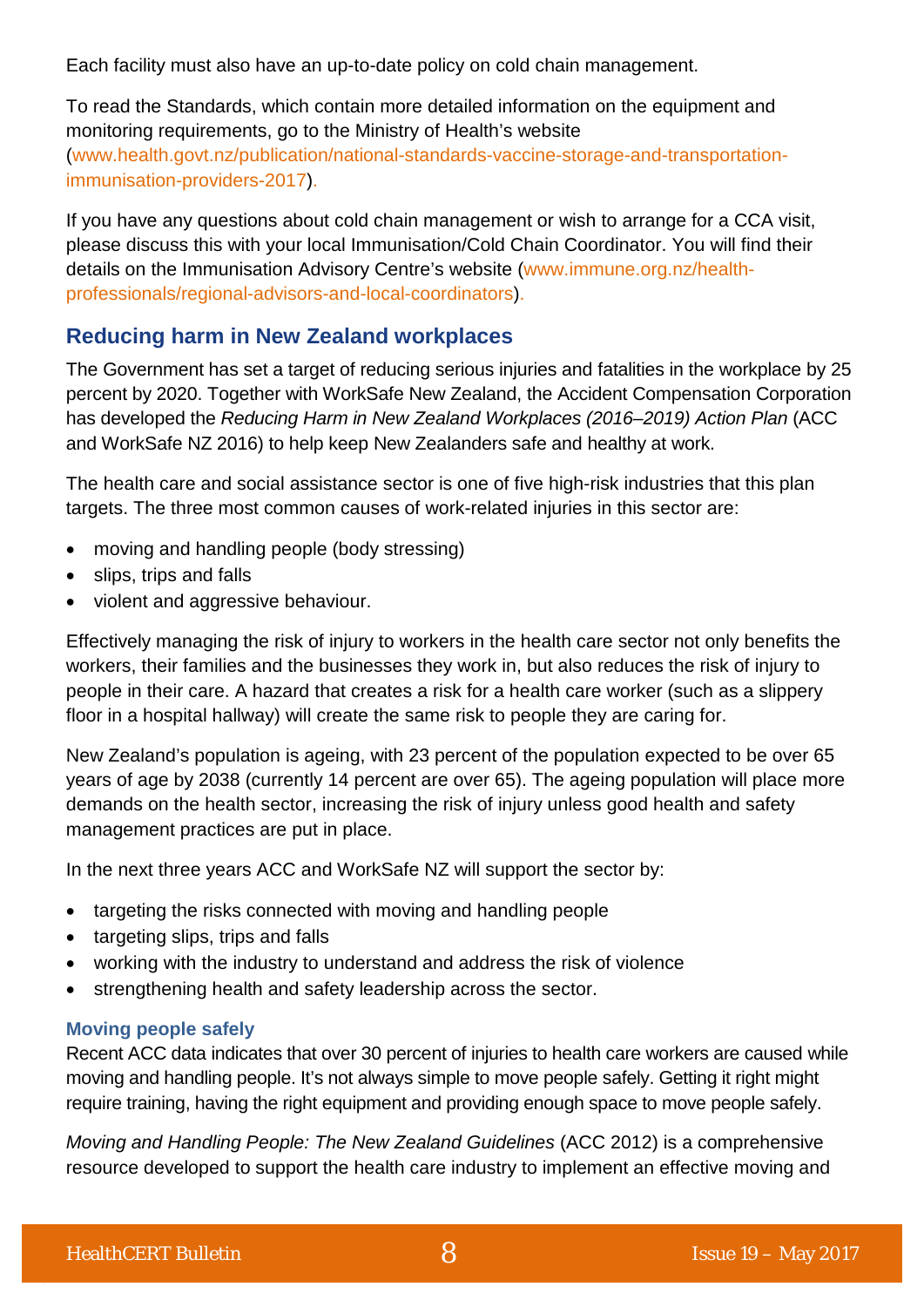handling programme. It describes the six core components needed to reduce workplace injuries caused when moving or handling people.

The booklet *Supporting People to Move at Home* (Home and Community Health Association and Carers New Zealand 2015) is for carers and support workers. It provides practical tips and techniques to use when supporting people to move safely at home.

WorkSafe NZ produces a range of information and guidance to help people comply with their health and safety duties, including industry-specific information. ACC is presently collaborating with WorkSafe NZ to update *Moving and Handling People: The New Zealand Guidelines* and other useful information and material for the health care sector. You will be able to access these resources on WorkSafe NZ's website by the end of the year.

#### **Further information**

If you have any queries or just want to discuss this work programme, please contact Vaseti Sopoaga at ACC by phoning (04) 816 6070 or emailing [Vaseti.Sopoaga@acc.co.nz.](mailto:Vaseti.Sopoaga@acc.co.nz)

For the **harm reduction action plan**, go to either:

- ACC's website: [www.acc.co.nz/preventing injuries/at work](http://www.acc.co.nz/preventing-injuries/at-work/WPC139178)
- WorkSafe NZ's website: [www.worksafe.govt.nz/worksafe/about us/ Who we work with/Our](http://www.worksafe.govt.nz/worksafe/about/who-we-work-with/our-plan-to-reduce-injury-and-harm-at-work?searchterm=Reducin)  [plan to reduce injury and harm at work](http://www.worksafe.govt.nz/worksafe/about/who-we-work-with/our-plan-to-reduce-injury-and-harm-at-work?searchterm=Reducin)

For **moving and handling resources**, go to ACC's website at: [www.acc.co.nz/preventing](http://www.acc.co.nz/preventing-injuries/at-work/industry-specific-safety/moving-and-handling-people-nz-guidelines/index.htm)  [injuries/at work/industry specific safety/moving and handling people guidelines](http://www.acc.co.nz/preventing-injuries/at-work/industry-specific-safety/moving-and-handling-people-nz-guidelines/index.htm)

#### **References**

ACC. 2012. *Moving and Handling People: The New Zealand Guidelines*. Wellington: Accident Compensation Corporation.

ACC, WorkSafe NZ. 2016. *Reducing Harm in New Zealand Workplaces (2016–2019) Action Plan*. Wellington: Accident Compensation Corporation and WorkSafe New Zealand.

Home and Community Health Association, Carers New Zealand. 2015. *Supporting People to Move at Home: Practical tips and techniques for carers and support workers*. Wellington: Accident Compensation Corporation.

# **Websites of interest**

Accident Compensation Corporation: [www.acc.co.nz](http://www.acc.co.nz/)

Health Quality & Safety Commission: [www.hqsc.govt.nz](http://www.hqsc.govt.nz/our-programmes/partners-in-care/publications-and-resources/publication/2046/)

interRAI: [www.interrai.co.nz](http://www.interrai.co.nz/)

Ministry for Primary Industries: [www.mpi.govt.nz/news-and-resources/consultations/have-your](http://www.mpi.govt.nz/news-and-resources/consultations/have-your-say-about-food-safety-rules/)[say-about-food-safety-rules](http://www.mpi.govt.nz/news-and-resources/consultations/have-your-say-about-food-safety-rules/)

New Zealand Wound Care Society Inc: [www.nzwcs.org.nz](http://www.nzwcs.org.nz/)

Nursing Council of New Zealand: [www.nursingcouncil.org.nz](http://www.nursingcouncil.org.nz/)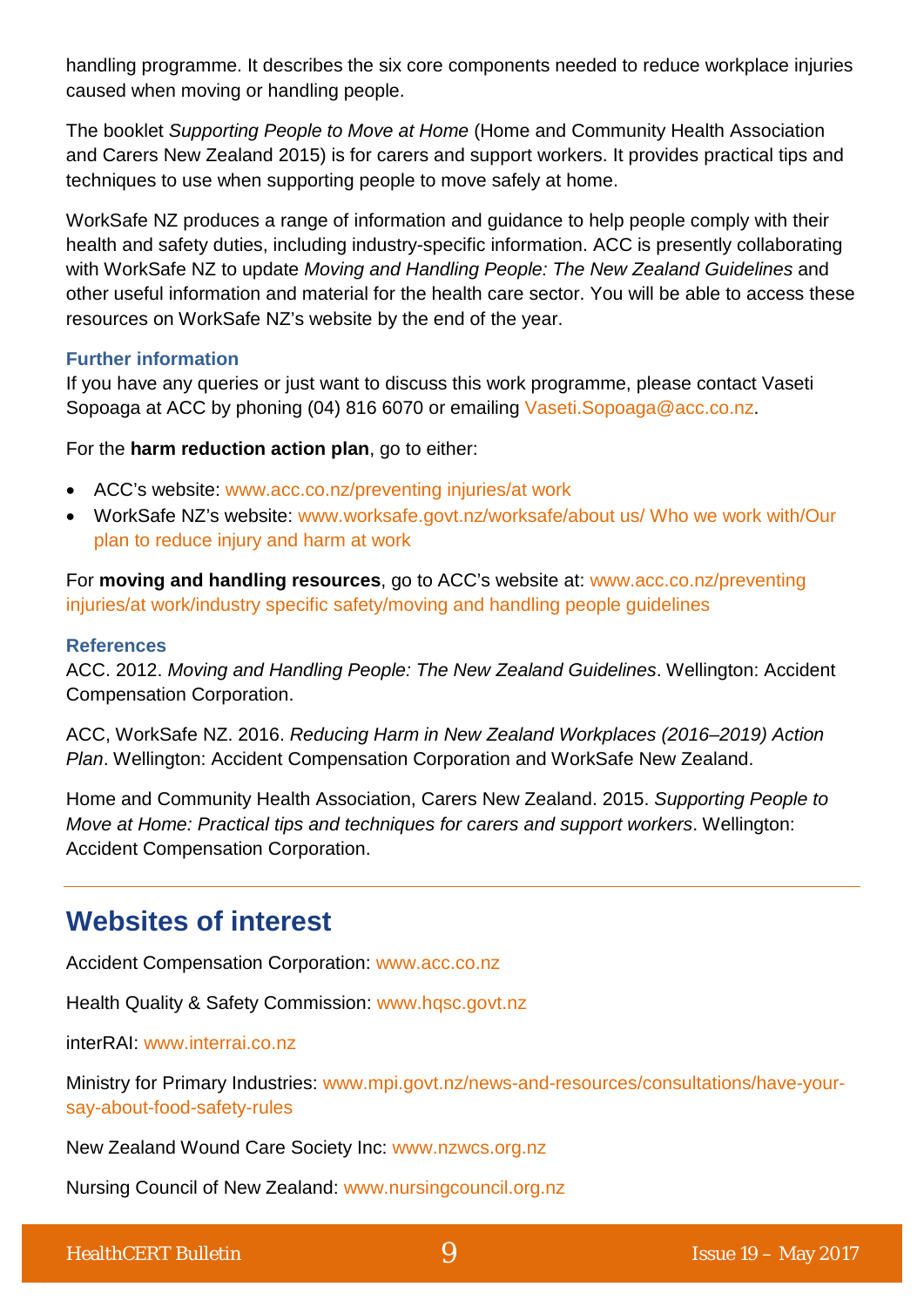# **Good news stories**

In this popular section of our Bulletin, you will find stories from a residential disability service and an aged residential care provider. Thank you both for your contributions.

## **Bupa NZ: Dementia Commitment**

'People tend to put everybody into one big pile and say, "Oh, he's got dementia" and they pull away. They don't want to know,' says Alan. He's living with dementia in Auckland and unfortunately has experienced some stigma. You can hear more of his story in [Dementia](http://www.bupa.co.nz/dementiacommitment)  [Commitment,](http://www.bupa.co.nz/dementiacommitment) a free online course to raise awareness of dementia.

There are 60,000 Kiwi's living with a diagnosis of dementia today, and many more without one. The course has been developed to help people understand dementia and how they can help. This understanding is vital for us to better support people living with dementia and everyone around them.

Dementia Commitment is a free, online, 20-minute course. It explains what dementia is and how it can affect people. At the end it asks you to make a [Dementia Commitment](http://www.bupa.co.nz/dementiacommitment) – a small change you'll make to help build a dementia-friendly New Zealand.

The course is available to anyone wishing to know more about dementia; no prior knowledge is necessary. Health and care company Bupa NZ has designed the course, with the help of Alan and Professor Graham Stokes, Global Director of Dementia Care, Bupa.

To take a look and make your own Dementia Commitment, visit: [www.bupa.co.nz/dementiacommitment](http://www.bupa.co.nz/dementiacommitment)

For more information, contact Beth McDougall, Dementia Care Advisor, Bupa NZ: [beth.mcdougall@bupa.co.nz.](mailto:beth.mcdougall@bupa.co.nz)

## **Higher Ground: recovery success**

In a recent HealthCERT psychiatric residential disability audit report, Higher Ground received two 'Continuous Improvements' on its research projects. Higher Ground's ongoing research tracks its clients' progress from first contact through the programme and beyond – providing a wealth of data for evaluating the work done here. Today nearly 70 percent of Higher Ground's clients name methamphetamine as their drug of choice, with the remainder mostly alcohol dependent.

Higher Ground is highly effective in working with clients who are methamphetamine users, and people leaving the programme are staying off methamphetamine, according to the independent research report. Of those clients who could be followed up, 94 percent were abstinent from amphetamines three months after discharge and 87 percent were abstinent at 12 months.

'It all looks very positive, it's all what you want to see,' says Julian King, the independent consultant who prepared the *Review of Outcomes for Clients Who Use Methamphetamine*. Higher Ground has a robust research system that provides rich data against a whole range of measures of people's progress over time. 'This is among the best outcomes research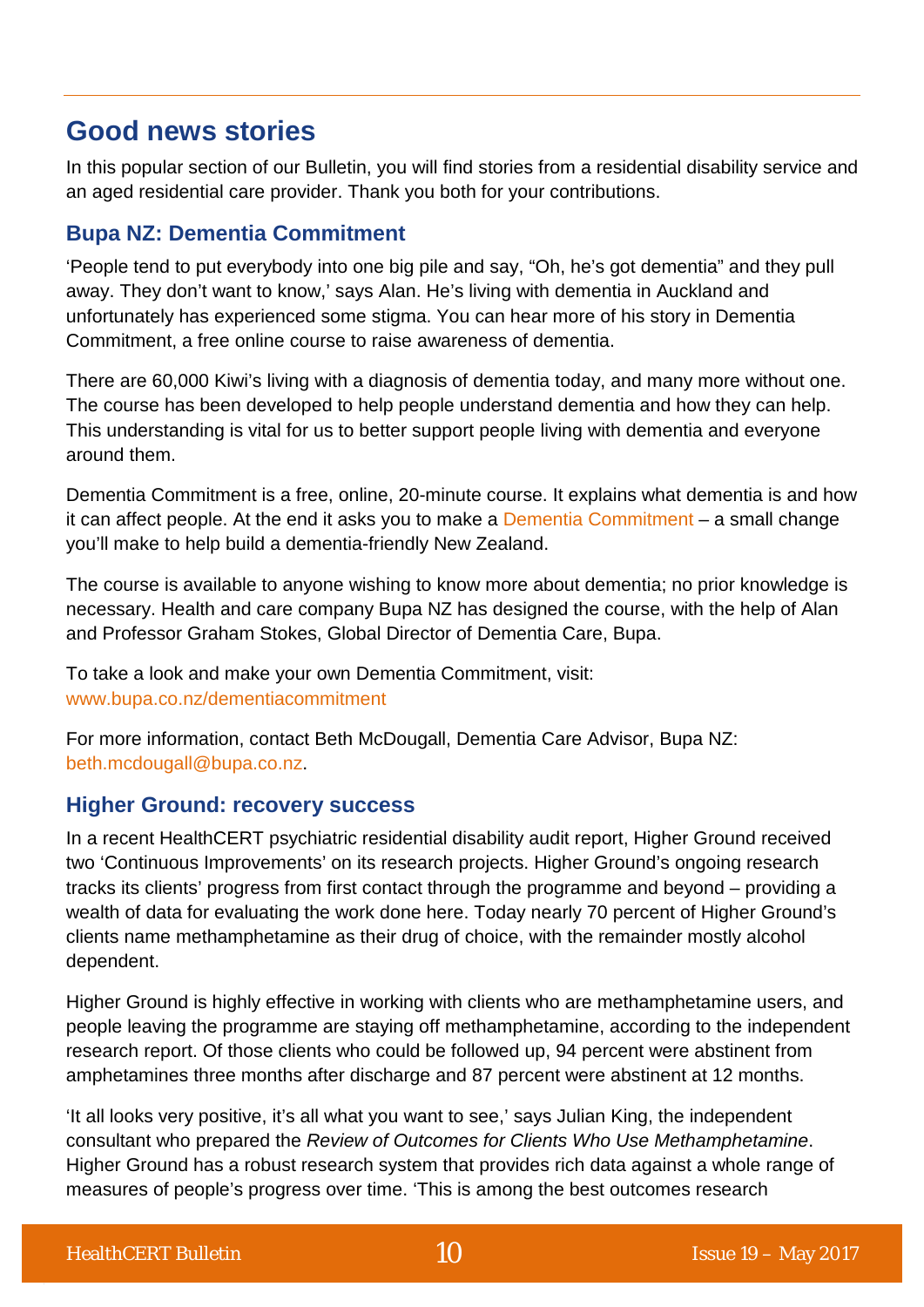programmes I've seen,' says Julian. 'I've evaluated lots of health services, mental health services and alcohol and other drugs services and Higher Ground has the sort of outcomes research data that I always want and don't very often see.

'Alcohol and other drug services usually collect administrative data on things like how many people come into the service, how long they stay, percentages of male and female, and how many are Māori or Pacific. But it is rare that the data can tell us this much about people's outcomes. Higher Ground has a set of validated psychometric tools that they administer at different points in time.'

Julian emphasises that Higher Ground's data is combined so that no individual can be identified. 'When the data is all put together we can track the outcomes for the service overall and we can see what people's recovery looks like according to these different measurements from first contact through to exit, and what happens in the year after that.'

Higher Ground's Director Johnny Dow says, 'This research will be of real interest to the wider alcohol and other drug services. I believe this information on what happens to people during and after treatment and the outcome of treatment has not been readily available before.

'It shows that once clients make a commitment and a decision to get here, Higher Ground can and does help them and recovery is within reach. What we do here that works so well is create a continuous support system, so people can see others succeeding and have real hope it can work for them too,' he says. 'We are saving a lot of young lives.'

Almost all methamphetamine clients were aged 20–39 years, after being dependent for an average of 10 years.

Higher Ground's research assistant Rebekah Robinson first gathers data from clients at preadmission and then continues to do so at different times through the programme. After they leave, she makes contact with people at three, six, nine and 12 months away from the programme.

The methamphetamine study released in 2015 looked at 155 clients discharged between December 2011 and March 2014 who had been in treatment longer than 30 days. It found clinically significant positive improvement in all of the indicators.

For example, data shows that, on average, clients who used methamphetamine arrived with severe depression, severe anxiety and moderate stress – and all three emotional states were in the normal range by discharge. Clients who could be followed up at three, six, nine and 12 months remained within the normal range for depression, anxiety and stress, indicating they had made a sustained recovery.

Many methamphetamine clients also arrive at Higher Ground with post-traumatic stress disorder. Of these, the vast majority (82 percent) made clinically significant improvements by discharge.

Higher Grounds outcomes research was published in 2016 in the *International Journal of Therapeutic Communities*.

Good evidence indicates that therapeutic communities – such as Higher Ground – are effective in reducing substance dependency and use, and that 12-step programmes improve outcomes